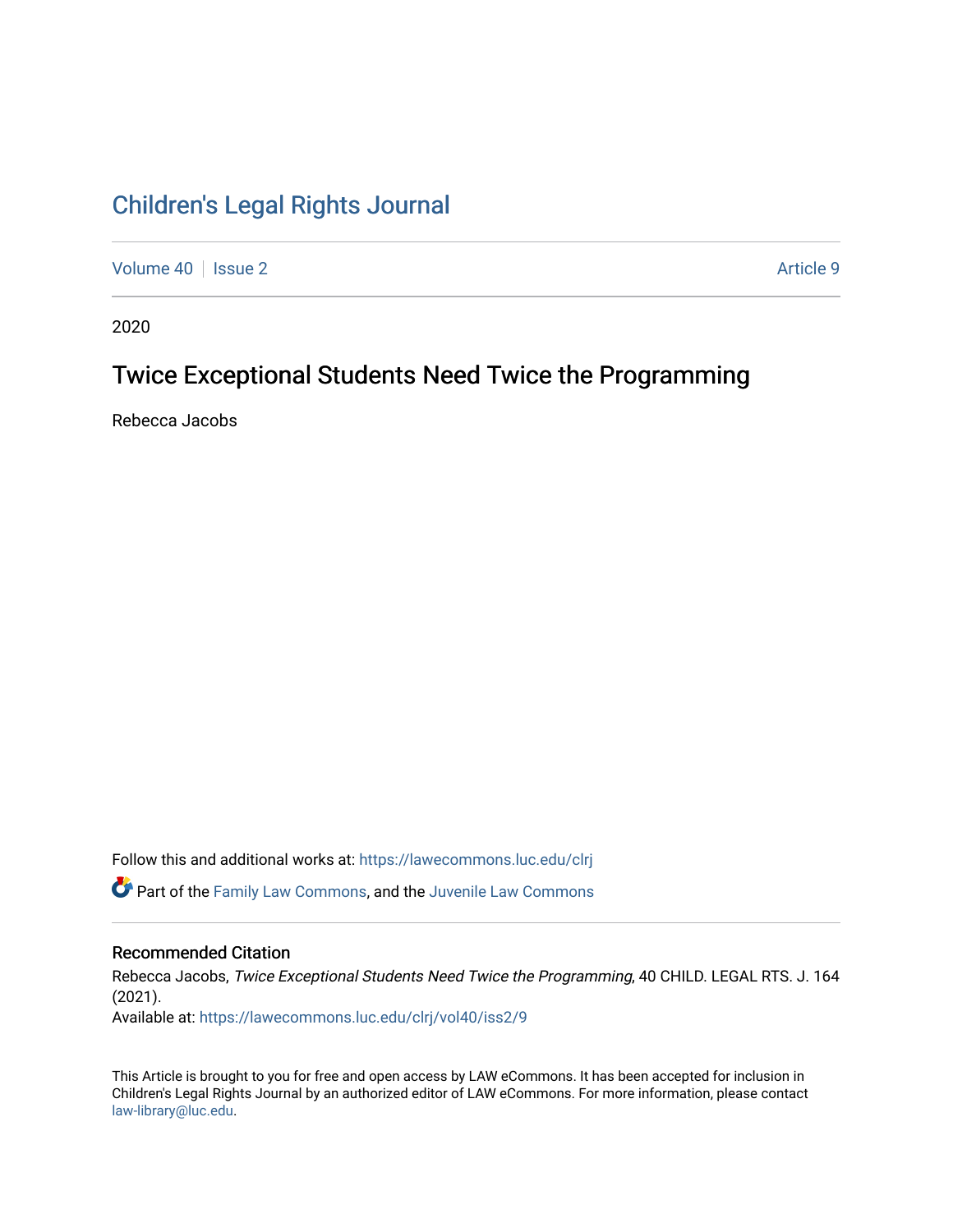### *Education Connection:* **Twice Exceptional Students Need Twice the Programming**

#### *By: Rebecca Jacobs*

#### **I. INTRODUCTION**

Equality in schooling is a goal that each district strives to achieve; however, the opportunity to succeed lags for students with physical or mental disabilities. In the early 1970s, discrimination against individuals with disabilities came into the public eye and Congress began passing legislation in order to combat the issue. Congress expanded civil rights to protect individuals with disabilities by passing Section *504* of the Rehabilitation Act of 1973, stating that a school cannot discriminate against a student's inability to complete curriculum because of his or her disability. While Section *504* protected the civil rights of individuals with disabilities, Congress continued to enact legislation with a specific focus on the education of individuals with disabilities. In 1975, the federal government passed further legislation for students with physical or mental disabilities and enacted the Education for All Handicapped Children Act, which was later reauthorized and retitled as the Individuals with Disabilities Education Act (IDEA). IDEA was enacted with the purpose of providing children with disabilities a comprehensive education and guaranteeing the students special education and related services.

Despite legislation passed to improve education for American students, one group seems to get caught in the middle, unable to satisfy their educational needs. This group is known as "twice exceptional" students. A twice exceptional student is considered to be academically gifted but also qualifies as disabled under IDEA or Section 504 and requires special education courses. Consider a fourth-grade student who is reading at a tenth-grade level but cannot pass her spelling tests and struggles immensely in writing. One well known example of this dichotomy is Steven Spielberg, who became one of the most successful filmmakers of all time but has battled with dyslexia throughout his life. Twice exceptional students fall through the cracks as many schools are unaware of the necessity to provide students with both programs simultaneously. This lack of focus is a disadvantage to twice exceptional students who could challenge themselves in an advanced program with the help of special education services. School faculty need to be trained in how to appropriately provide services to twice exceptional students, so they no longer feel forced to choose between one or the other and forfeiting a program that they need to succeed academically. This article will focus on the eligibility of special education services and accelerated placement in order to best fit a student who requires both.

#### **II. WHAT IS A TWICE EXCEPTIONAL STUDENT?**

Students who meet the twice exceptional requirements are not always labeled as twice exceptional by their schools. A study done by the National Research Center for the Gifted and Talented identified three distinct subgroups of students that are deemed to be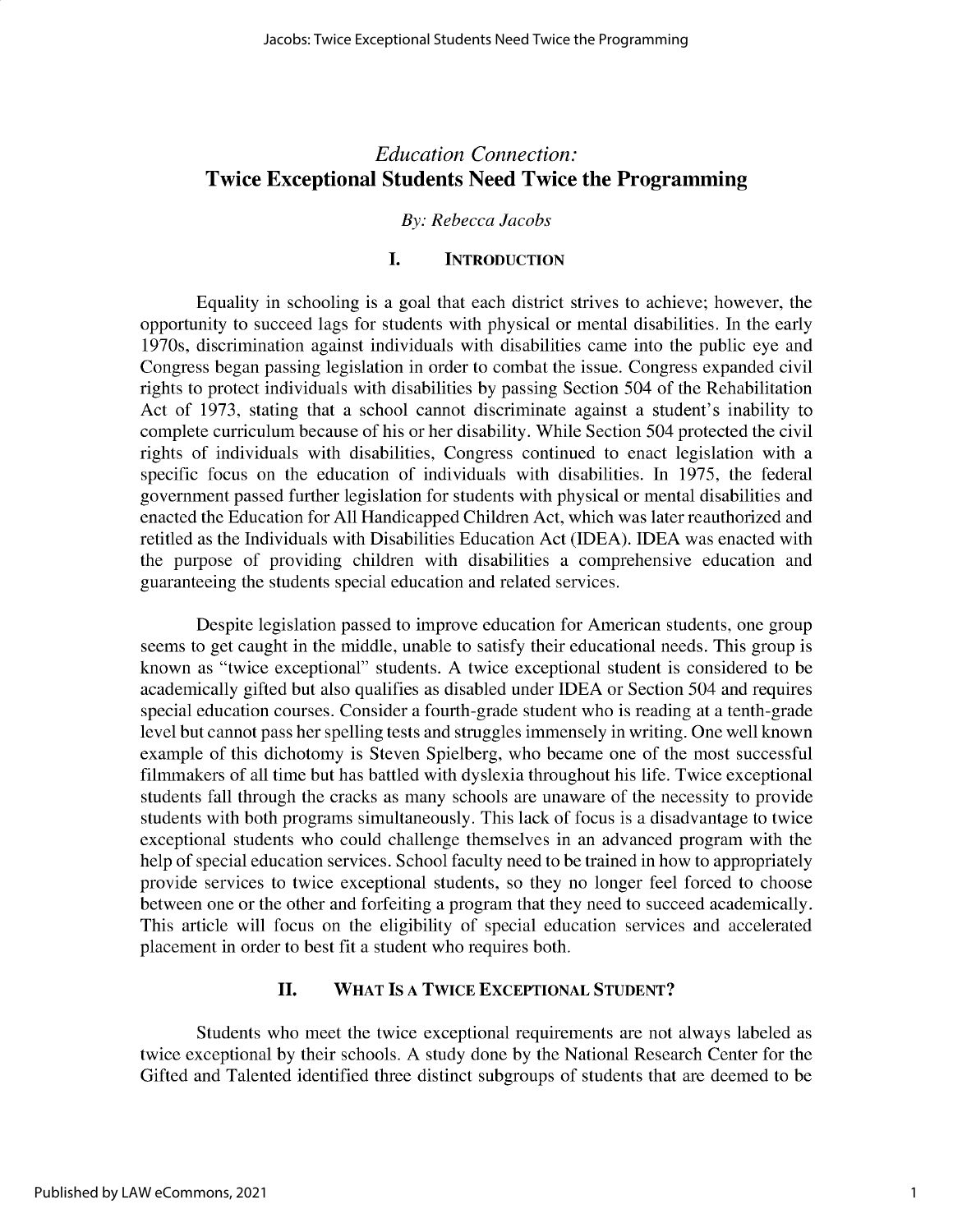twice exceptional. The first subgroup is the "identified gifted underachiever," which is the identified gifted student who underperforms in school as related to his intellect and is generally not suspected of having learning challenges. The second subgroup is the "identified special education student," which is the student who has been identified as needing special education services, but whose intellect is overlooked due to disability. Third, the "overlooked general education student" is a subgroup of students who are placed in a general education classroom and are perceived to be "normal" with neither giftedness nor special education needs due to the two exceptionalities counteracting each other. Outside of this study is the unfortunate fourth subgroup where students are found to have both exceptionalities and are forced to choose between an accelerated or advanced course or being placed in special education or lower track classes. However, twice exceptional students belonging to any of the three identified groups may also be required to choose a program.

A large percentage of students who have been deemed twice exceptional will not receive the needed services because once they are found to qualify for one exceptionality, they will likely not be tested for the other. Twice exceptional students caught in between are often labeled as "lazy" and "unmotivated" because their giftedness can mask their special needs and vice versa. Besides any external stigma, twice exceptional students may suffer from low self-esteem and frustration with their abilities, which in turn leads to poor classroom performance and behavioral problems.

#### **III. ELIGIBILITY FOR SIMULTANEOUS SPECIAL EDUCATION SERVICES AND ADVANCED PLACEMENT**

The United States Supreme Court held in the landmark case, *Board of Education of the Hendrick Hudson Central School District v. Amy Rowley,* that a school district must comply with a child's Individualized Education Program (IEP) to provide a free appropriate public education (FAPE). This case established the basic floor of opportunity provided for students with disabilities. The basic floor was then narrowed by the United States Supreme Court's holding in *Endrew F. v. Douglas County School District,* where the Court concluded that in order for a school to meet its substantive obligation under the IDEA, the school must offer an IEP that is reasonably calculated to enable a child to make progress "most appropriate in light of the child's circumstances." Given these two landmark holdings, a twice exceptional student's IEP should provide him or her with services most appropriate in light of their gifted label as well. However, that is likely not the case in most scenarios.

Twice exceptional students qualify for special education the same way any student who solely has a learning disability would qualify for special education. For a student to qualify for special education and related services, the student must meet a three-prong test. First, they must meet the definition of one or more categories of disabilities under IDEA; second, their disability must adversely affect their educational performance; and third, it must be determined that they are in need of special education and related services as a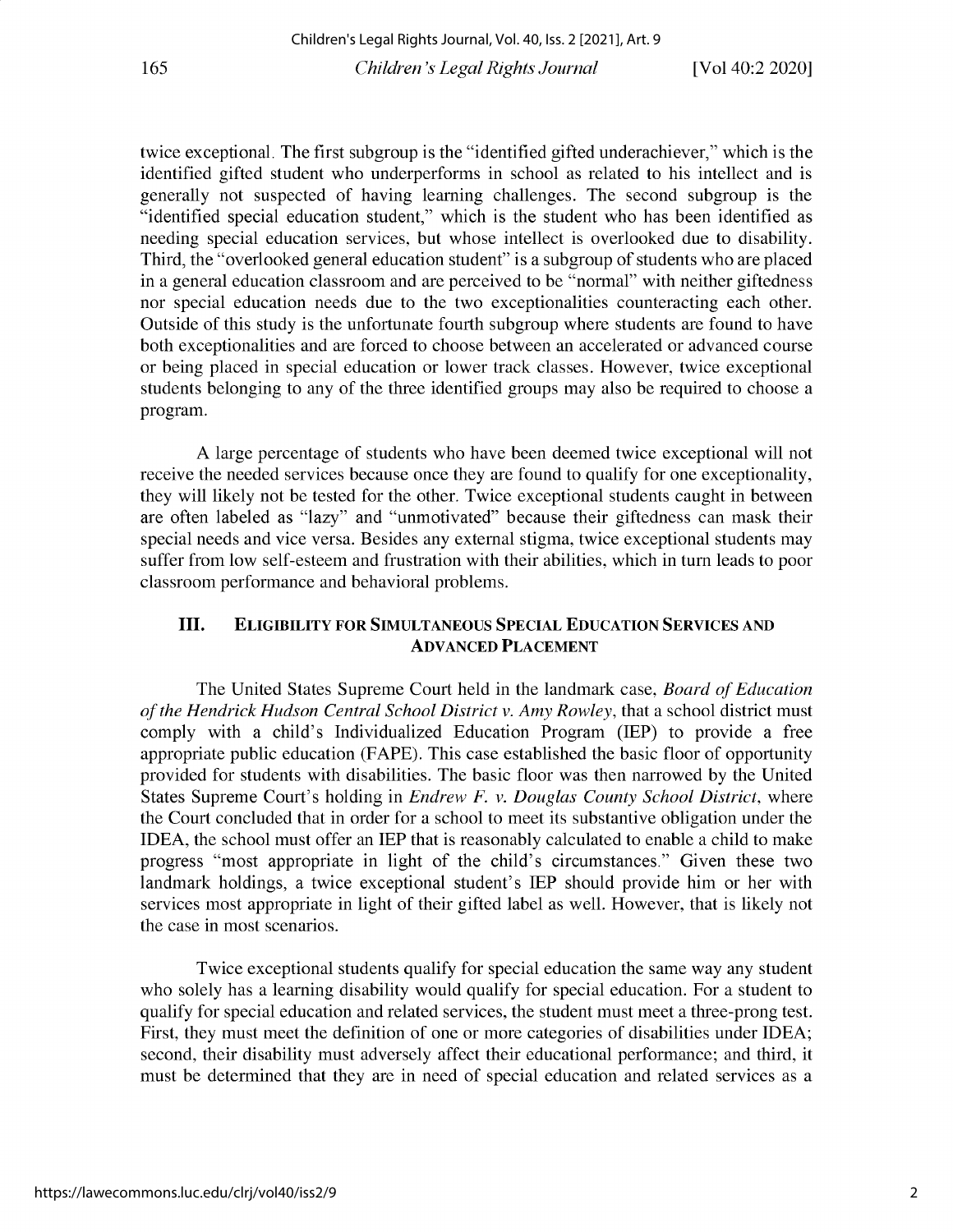166

result of his or her disability. Further, accelerated placement and advanced placement have their own requirements. Accelerated placement refers to the placement of a child in a curriculum that is usually reserved for children who are older or in higher grades than the child and includes entrance into kindergarten or first grade, advancing a child in a single subject, or full grade acceleration. On the other hand, advanced placement refers to the placement of a child in specific courses. There is no federal requirement for gifted education. The decisions regarding any gifted programming are made at the state and local level.

Identifying twice exceptional students tends to be a lower priority for school districts. The lag in identification can hinder students from receiving the necessary programs in order for them to succeed in the program best fit to their abilities. However, just as any special education or gifted student would require varied services, students who are twice exceptional require their own set of services. A twice exceptional child's IEP should address his or her weaknesses and strengths regarding both exceptionalities. When the IEP fails to address both, however, a twice exceptional student can lag behind in the opportunities to meet his or her academic potential.

#### **IV. THE VARIOUS HARMS OF NOT RECEIVING BOTH PROGRAMS**

It is reasonable to assume that within most school districts, there is likely at least one student whose twice exceptional needs are not being met. The fact that a student may also be gifted should not disqualify their eligibility for special education services. A student's giftedness does not constitute a recognized basis for eligibility for special education by itself. Per IDEA, however, a State may not use a twice exceptional student's high academic scores as the reason to deny them eligibility for special education. Few states specify what twice exceptional programs should look like; this is often left for school districts to decide individually. For example, Illinois Code holds that participation in accelerated placement may not be limited to children who have been identified as gifted and talented, but open to all children who demonstrate high ability and would benefit from accelerated placement. Further, a new law that took effect in 2018, the Accelerated Placement Act, allows students as young as four years old to enter kindergarten within Illinois Public Schools if they are found to demonstrate high ability and may benefit from accelerated placement. Giving the individual districts authority comes with its own set of problems as funding for gifted and special education services vary greatly, giving students different opportunities to receive the necessary programming.

Twice exceptional students are pegged to be bored in class or uninterested in what they are learning because of their lack of academic successes. It is crucial for the parents, teachers, and school faculty of twice exceptional students to continue challenging and assisting them throughout their coursework. Twice exceptional students may have issues of self-isolation, due to feeling as though they do not belong in one program versus the other. Proper identification of a twice exceptional student along with proper program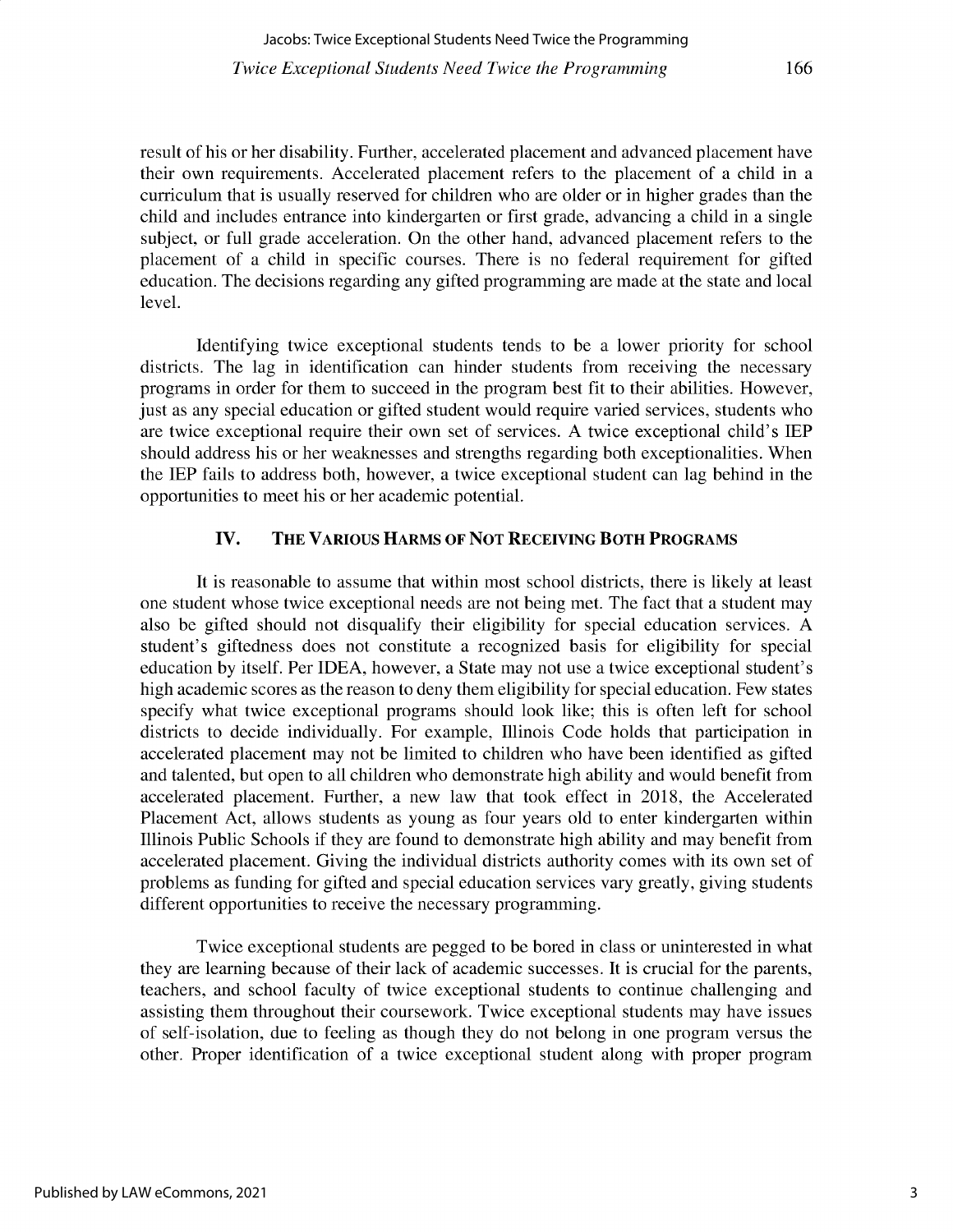availability could help students feel as though they are in the proper environment for their education with the correct services and aides.

**An important issue when it comes to twice exceptional students is making sure that these students are being challenged through advanced coursework without giving up the essential learning aides and special education programs that they may require. Twice** exceptional students can have all types and degrees of disabilities. As such, the focus of **their education cannot simply be on their intellectual capabilities if they require assistance in other ways. One approach to assessing a student's needs for different types of assistance is to focus on their "least restrictive environment." The "least restrictive environment" is the learning space that will be the most beneficial to them with the least number of roadblocks to their education. A student's evaluation as a twice exceptional student and his** or her IEP provided by the district must be reasonably calculated to provide the student with educational benefits, without restricting the student's academic growth through either or both programs. If a student is evaluated to be twice exceptional, their least restrictive **environment would likely be a classroom with advanced courses and the proper aides and special education technology to guide their learning. The Office of Civil Rights has stated that if students who are qualified as twice exceptional have to forfeit their special education in order to be placed in accelerated classes, it amounts to a denial of their right to Free** Appropriate Public Education under the IDEA and Section 504.

#### **V. CONCLUSION**

**It is important for school districts not to focus solely on a student's learning** disabilities or giftedness if the student is twice exceptional; both are equally important in **the development of an IEP to meet the student's needs. When a student is evaluated to have two exceptionalities, they should not have to choose between an accelerated or advanced course and being placed in special education classes or lower track classes. If a student is found to qualify for an IEP and is twice exceptional, the student should receive assistance** on both exceptionalities through the IEP.

#### **SOURCES**

34 C.F.R. § **300.8(a)(1).**

**105 ILL. COMP.** STAT. 5/14A-17.

**105 ILL. COMP. STAT. 5/14A-32.**

*The Accelerated Placement Act, ILL. ASS'N FOR GIFTED CHILD., https://iagcgifted.org/IL-*Acceleration-Act (last visited Nov. 2, 2020).

Bd. of Educ. of the Hendrick Hudson Cent. Sch. Dist. v. Amy Rowley, 458 U.S. 176, 188-89 (1982).